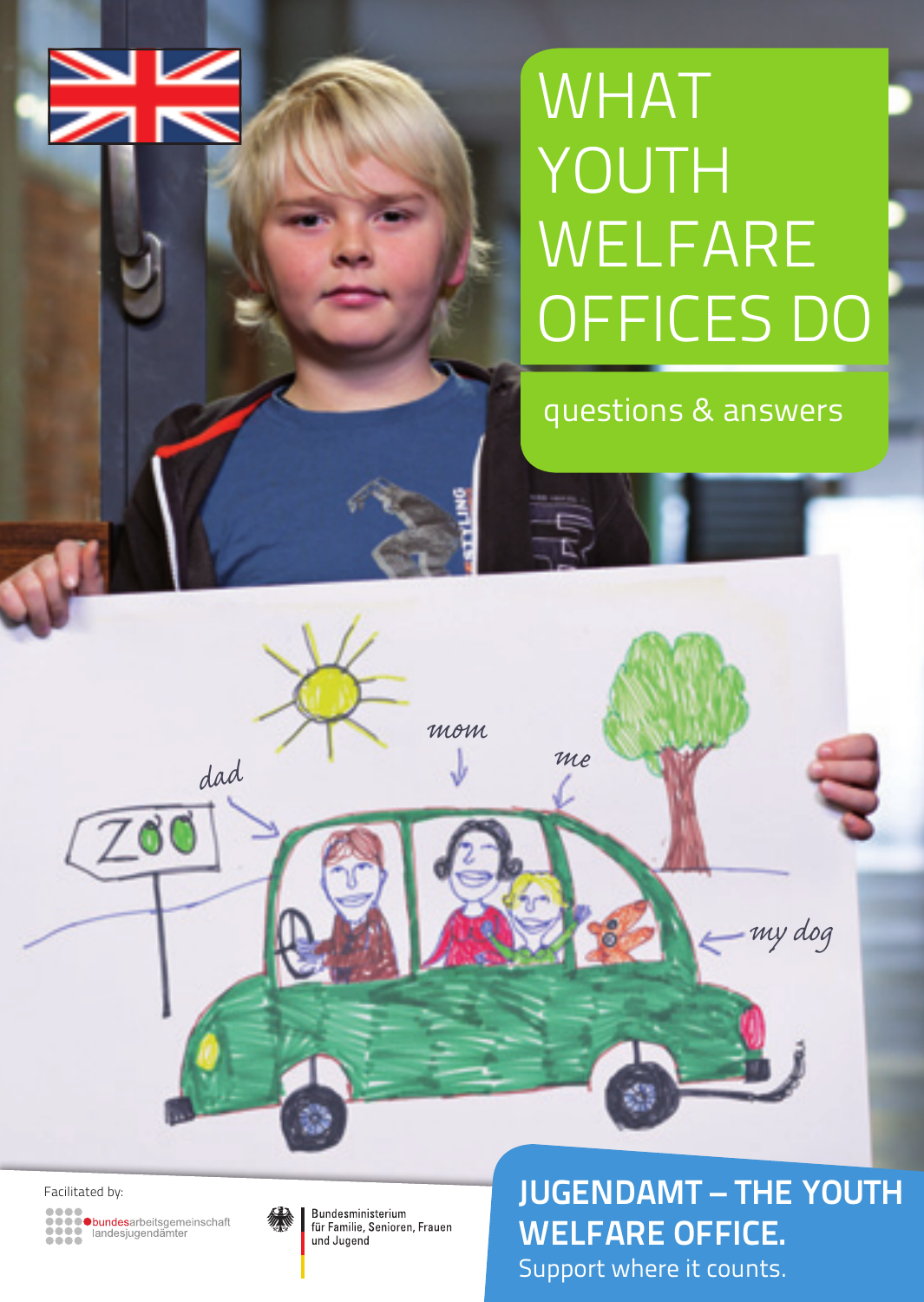# JUGENDAMT – THE YOUTH WELFARE OFFICE.

Support where it counts.

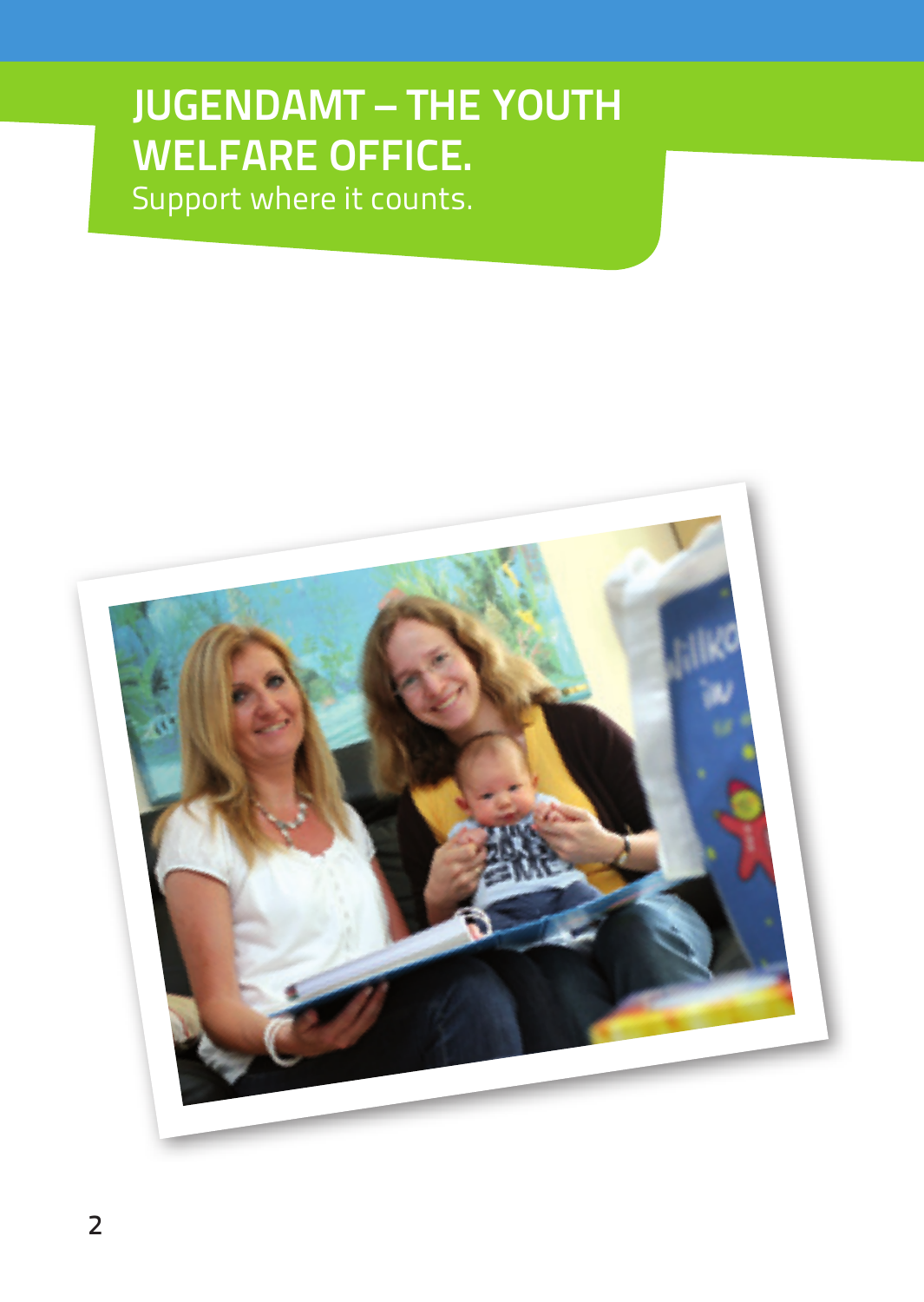# Dear Reader,

- $\rightarrow$  Making children strong and ensuring that they can develop their skills and talents and grow up in good health,
- $\rightarrow$  supporting young people in continuing on their way with self-assurance and independence,
- $\rightarrow$  giving support and advice to families to ensure a happy family life,
- $\rightarrow$  making the environment more family-friendly,

this is what the dedicated staff members of Germany's approximately 600 youth welfare offices do every day. In this way, they make a major contribution to the success and future viability of our society.

A youth welfare office thus covers many aspects. This brochure will provide you with information about the services offered to citizens by the youth welfare offices. If you should have any questions or wish to make use of our services, do not hesitate to contact your local youth welfare office.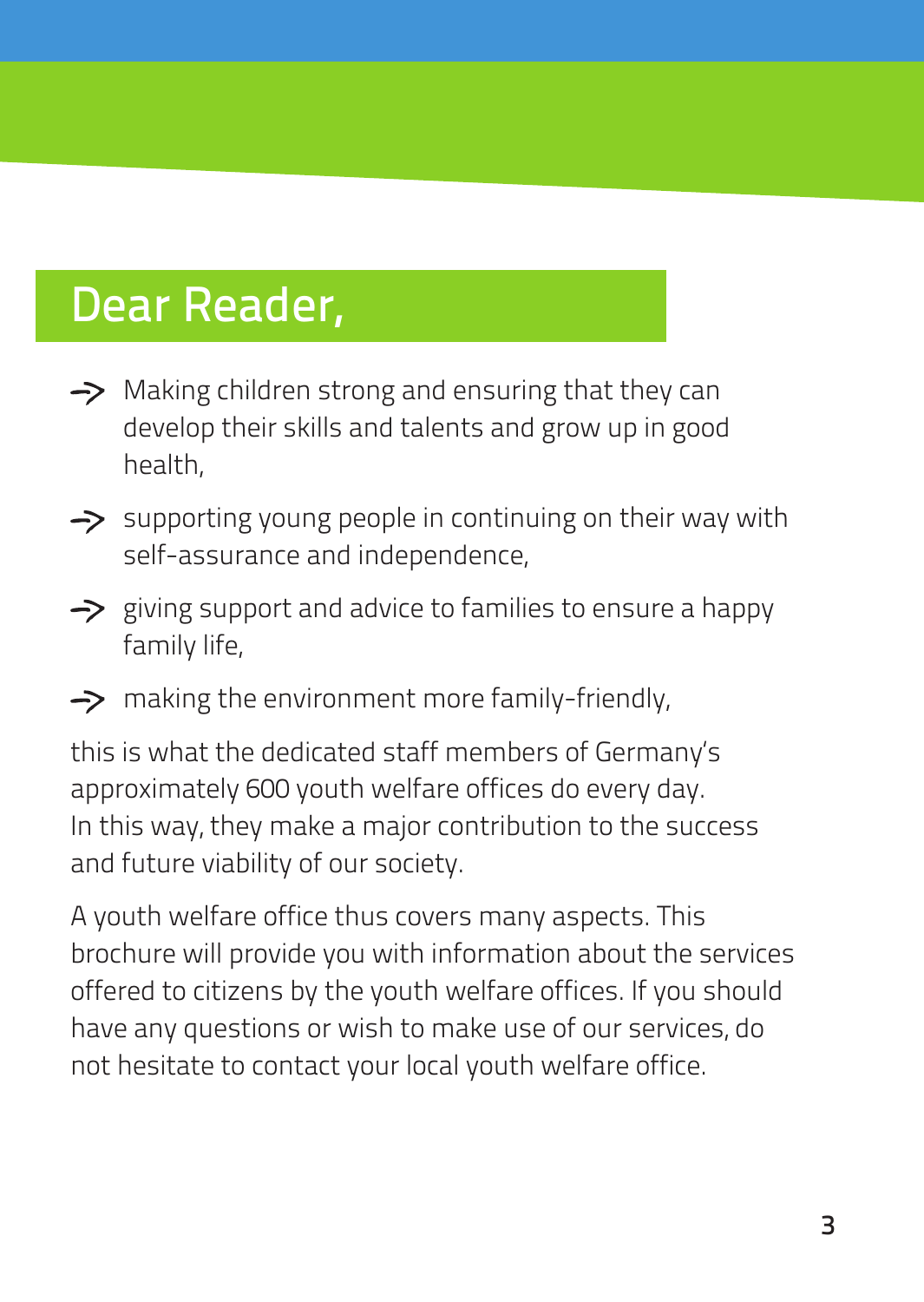# What does the youth welfare office do?

The youth welfare office supports parents and legal guardians in the education, care and upbringing of children and young people. It provides preventative, family-supporting services that help to create positive living conditions for families. Its tasks range from organising high-quality child care to providing educational counselling and ensuring the child's welfare, promoting youth services and creating a child- and family-friendly environment. Any person can turn to the youth welfare office for help, especially children and young people facing problems or finding themselves in an emergency situation.

# How is the youth welfare office structured?

The youth welfare office supports citizens in all rural districts and in many cities. Sometimes it functions under another name, such as "Youth Department" or "Family Department". The structure and responsibilities of these district or city youth welfare offices are regulated nation-wide by the Children and Youth Welfare Act (SGB VIII). The youth welfare office consists of two parts – the youth welfare committee and the administrative office.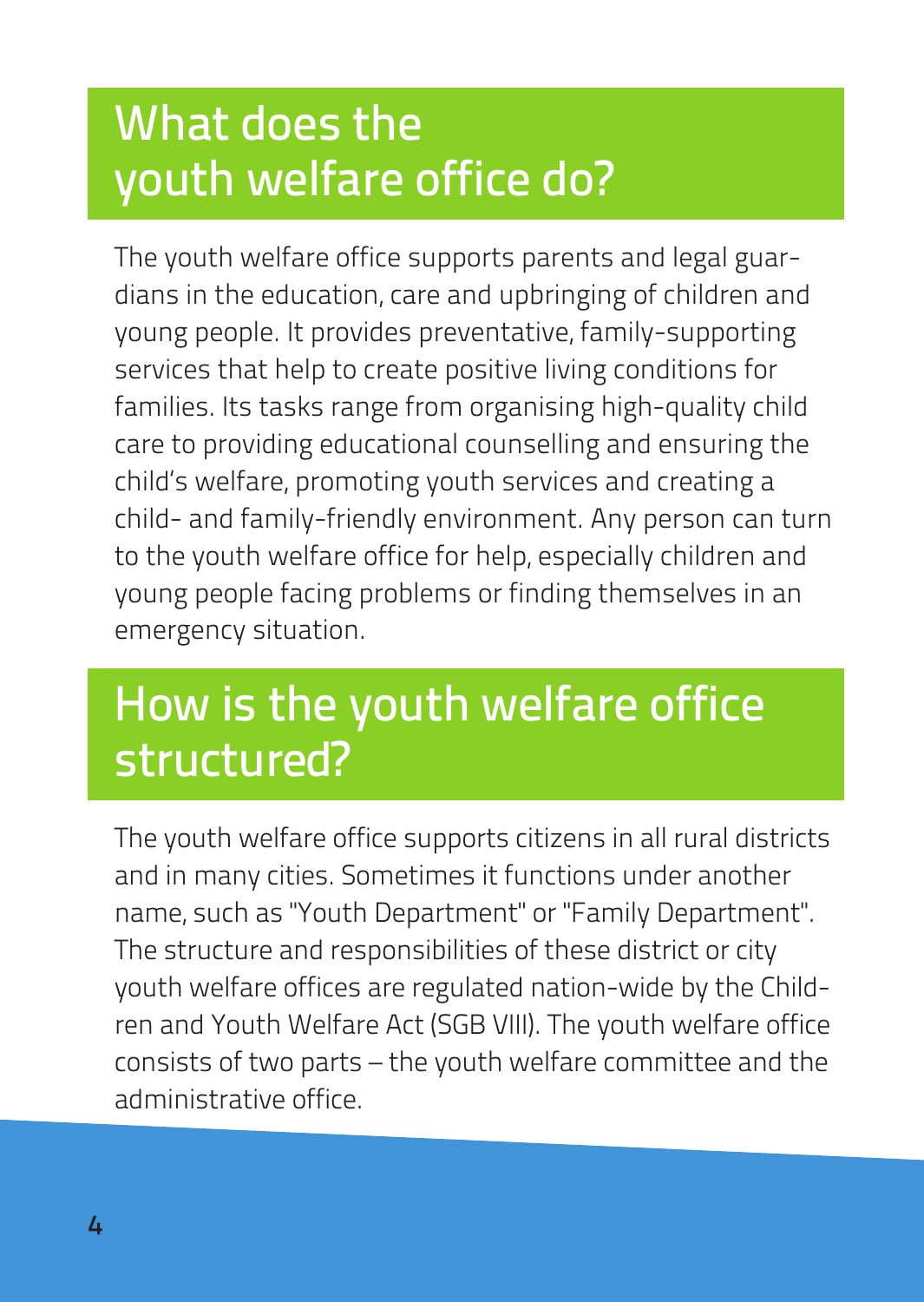## The youth welfare committee

has the task of responding to the problems of young people and families, exploring suggestions and recommendations for further



development and promoting and planning local youth welfare services. It includes members of the county council and municipal council, citizens experienced in youth welfare, and persons recommended by accredited providers of independent youth welfare organisations and youth associations.

## The administrative branch of the youth welfare office

implements the decisions of the youth welfare committee and carries out the tasks described on the following pages. It offers assistance in accordance with the Children and Youth Welfare Act (SGB VIII) or procures such assistance. This branch mainly employs social educators, social workers and administrative staff. The heads of the youth welfare offices are qualified experts, mostly with many years' professional experience.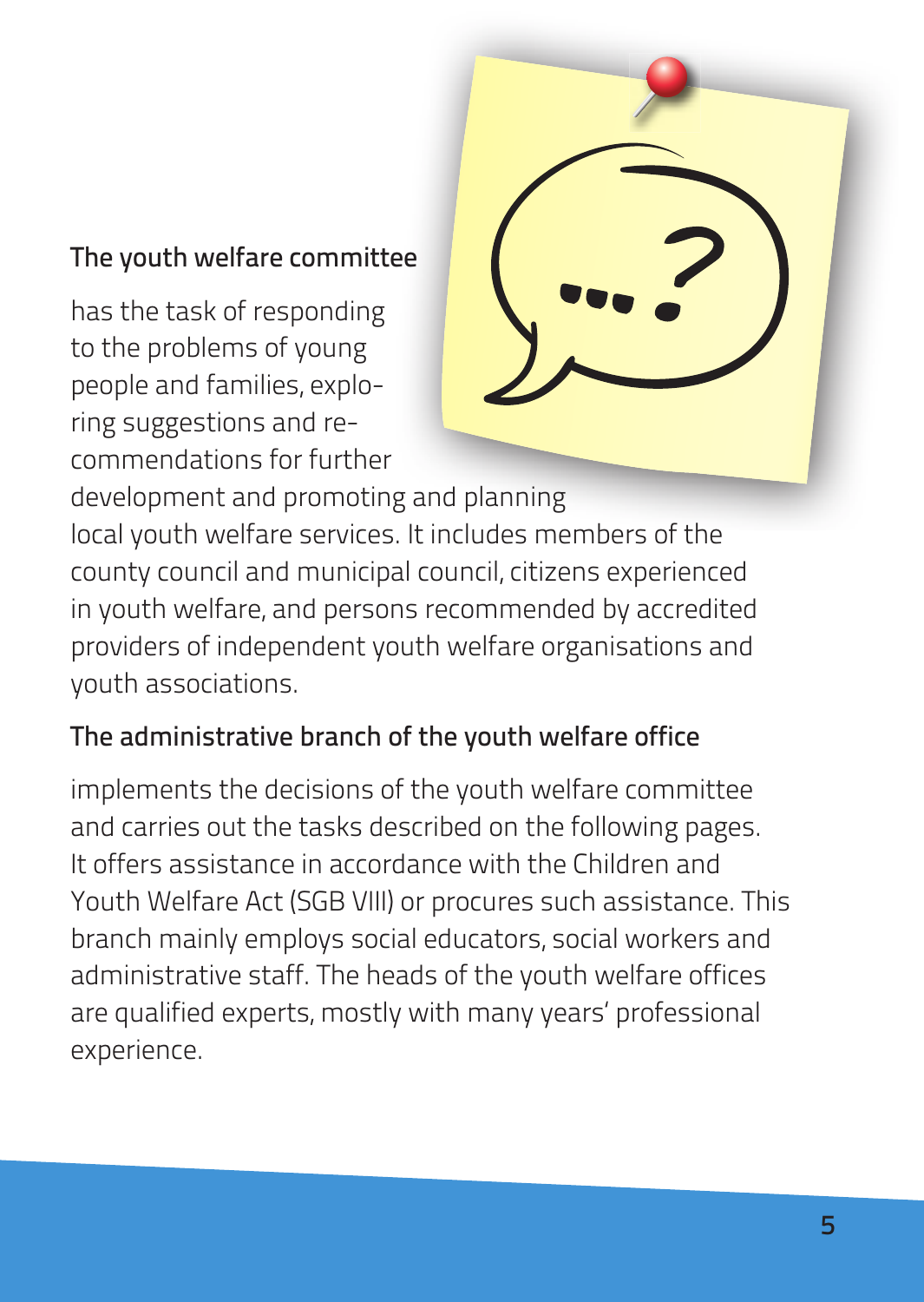# How does the youth welfare office support children, young people and families?

The youth welfare office offers families, children and young people appropriate support where it counts. This includes the following:

### Early assistance

To ensure a good start to family life, the staff of the youth welfare office informs families about the care and counselling provided by the office, so that young families will know from the very beginning where they can turn for assistance. In addition, the youth welfare office has connections to midwives and paediatric nurses. This means that it can offer the right kind of support at an early stage when it appears that young parents are not coping with a new baby. Family stress factors can be detected at an early stage, with families getting the support

they require. In this way the youth welfare office contributes towards protecting the child's welfare from the very beginning.

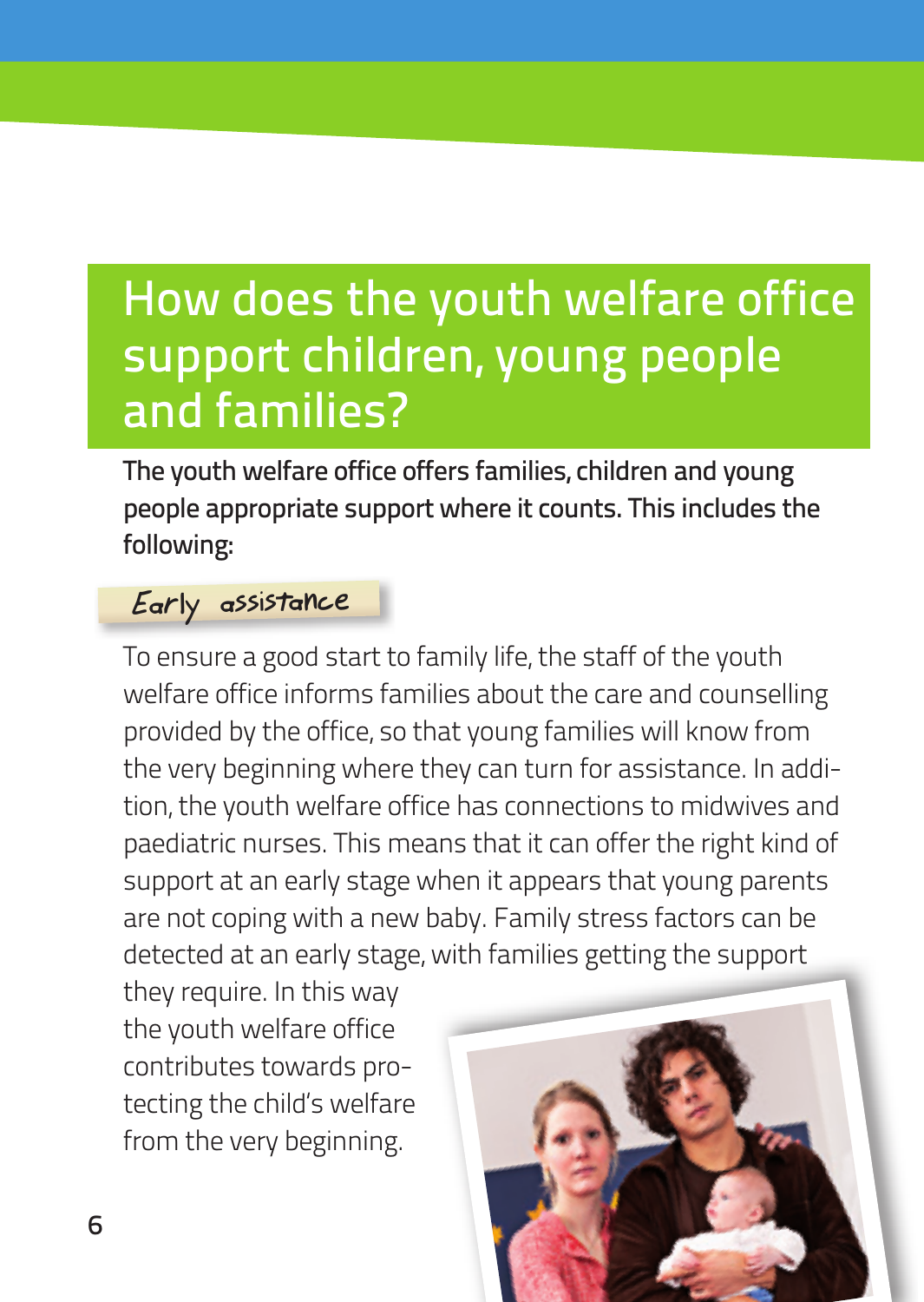## Child care

The youth welfare office supports parents to ensure good child care for the very young. It provides consulting services about child care and finds places for children



in nursery schools, day-care centres and with day mothers. Parents looking for a place for their child near their residence can contact their local youth welfare office.

Children not only have to be well looked after to feel good, they are also eager to acquire new knowledge. They need education to develop and to master the transition to school successfully. This is why the youth welfare office ensures good quality standards in child care. Early child development and language skills play an increasing role in this context.

## Playgrounds and play areas

More space for children! To ensure that communities and cities are attractive places for children and young people, the youth welfare office is involved in planning play areas. Wherever possible, children and young people will be involved in the planning and design process.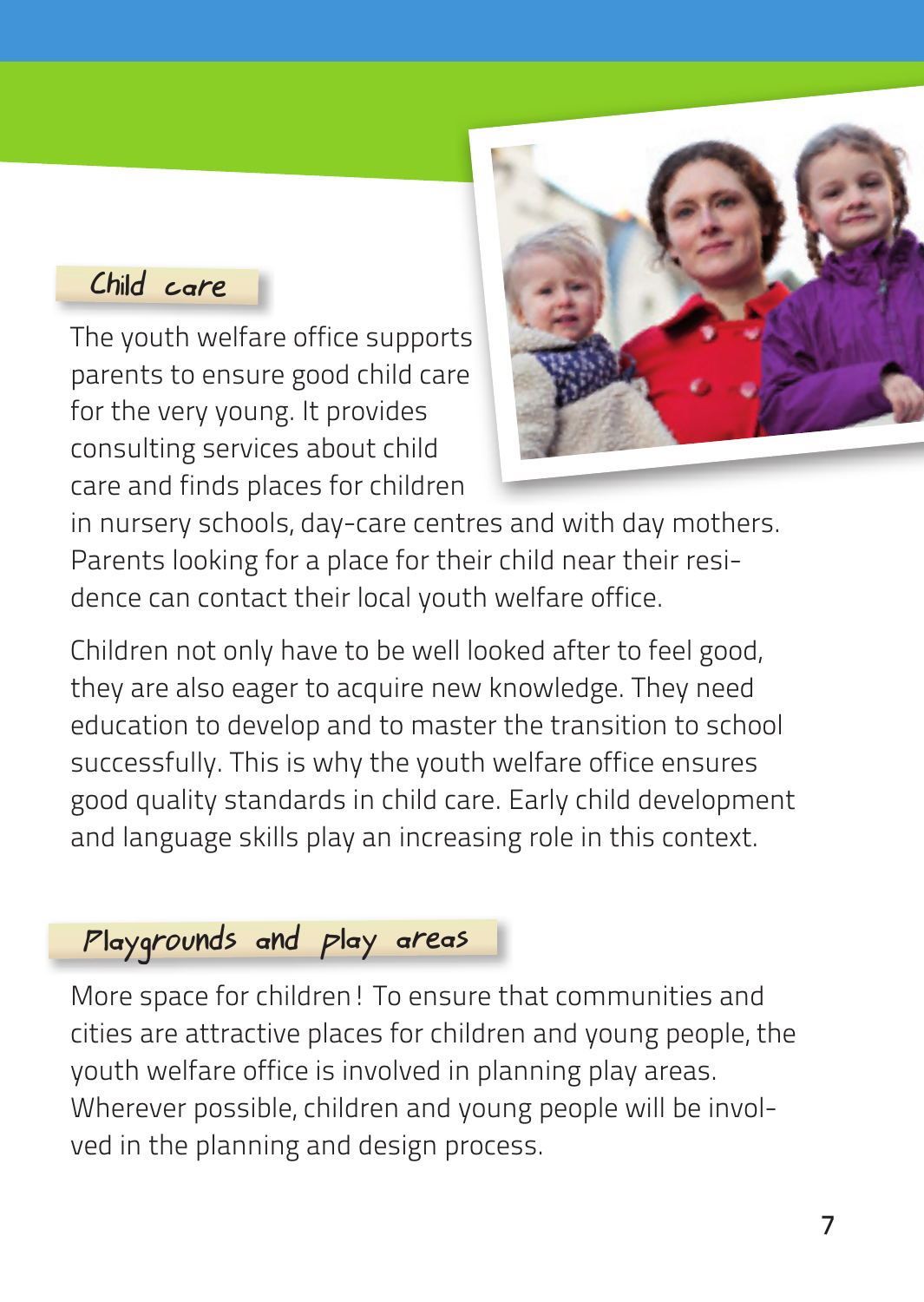## Youth work

Promoting self-assurance, independence and good social interaction and motivating young people to engage with society are the main aims of youth work. The youth welfare office organises or arranges leisure time programmes, youth cultural activities and extra-mural educational activities. In youth institutions, young people are able to develop their talents, try out new things and solve personal problems with the help of professional contact persons.

#### Youth social work

The first step is always the hardest. This is why our staff coach young people to balance out social disadvantages at the transition point from school to career life. Apart



from mentoring young people in their first jobs, there are also suitable social educational placements and work programmes. This helps to prevent young people from dropping out of school and creates structures to help them embark on a career.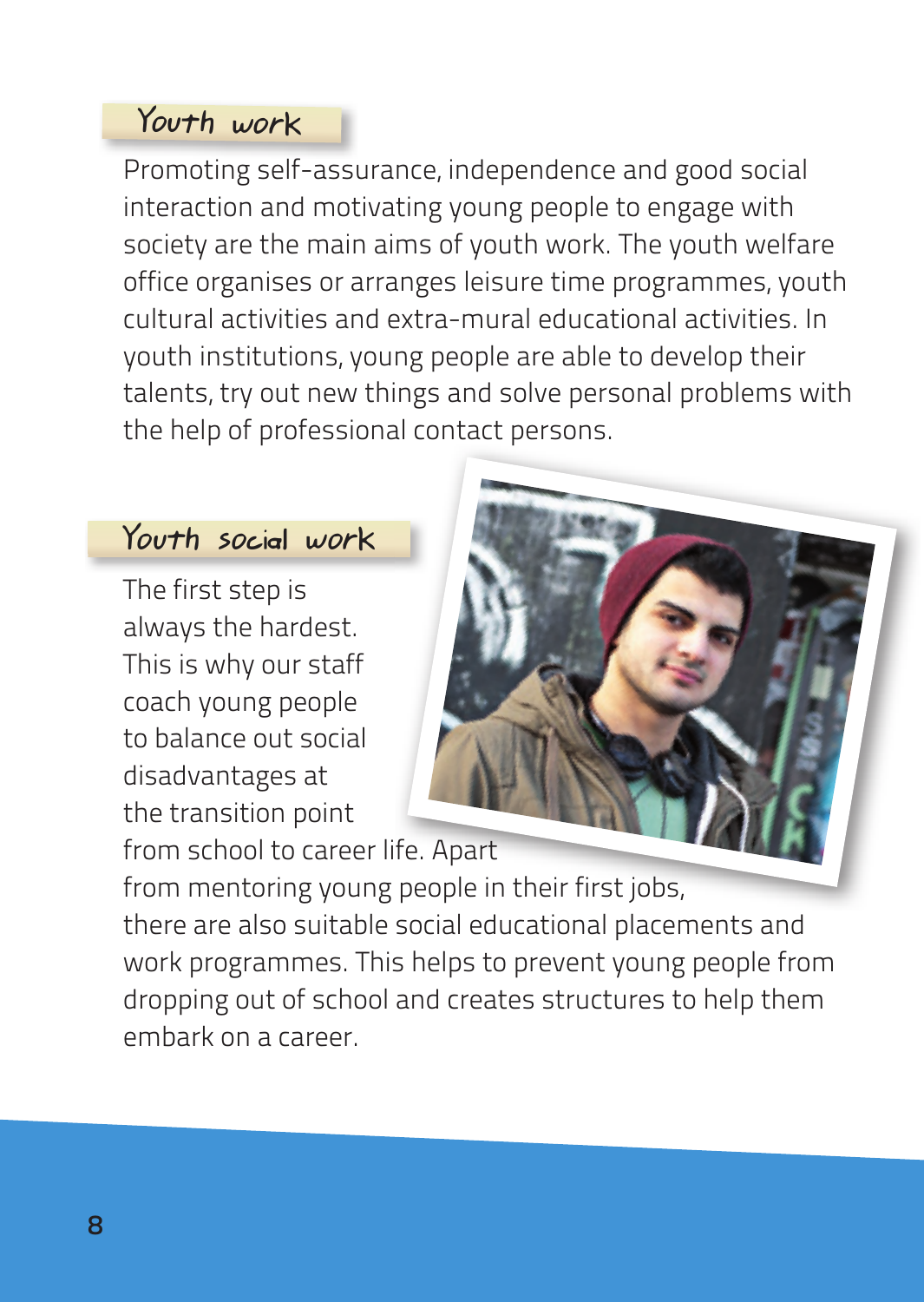#### Youth protection

Young people are exposed to many risks which they cannot as yet assess appropriately. One of the tasks of the youth welfare office is occupational safety, dealing with alcohol and other drugs, and youth media protection, which deals with the risks of computer games and internet services. The youth welfare office provides preventative services and in some case mans emergency hotlines for children and young people.



## Help for young people in criminal proceedings

When children and young people turn criminal, the youth welfare office supports them during the criminal proceedings. They act as intermediaries between the youth courts and the young person in question. Both parties profit from this. When it comes to criminal proceedings, the youth welfare office attempts to find a settlement between the perpetrator and the victim, and arranges social training courses to ensure that young people do not reoffend.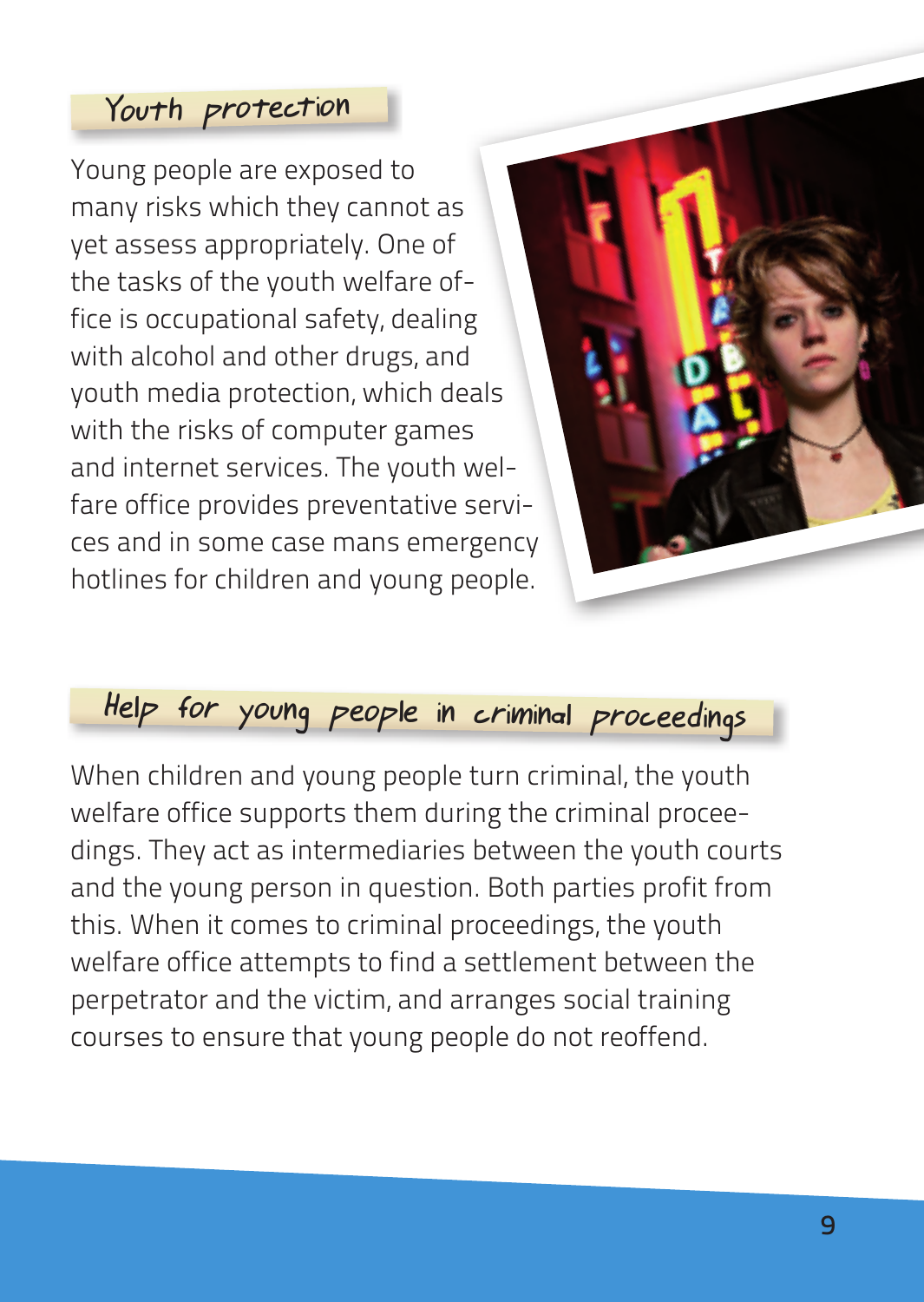# The district social services

Sometimes parents experiencing worries and problems with children only need some advice. At other times, the family situation is so complex that they no longer know what to do. In such situations, families, children and young people can turn to the district social services, also known as the General Social Services or Community Social Services in some youth welfare offices. Experts will act as arbitrators in conflict situations, give professional advice on educational problems and assist with family-related legal conflicts. They provide information about additional, appropriate educational help and psychological support facilities, and procure suitable services. Building up a relationship of trust and taking the needs of all parties involved into account are important requirements in this line of work.

# Child-rearing support

Some parents require more intensive child-rearing support for some time. The work of the district social services is aimed at supporting parents so that they can handle their children and family life in the long term. This is why suitable assistance is rendered in individual cases, such as an educational consultation, a parenting course, the support of a social educator, or direct assistance for the child or young person.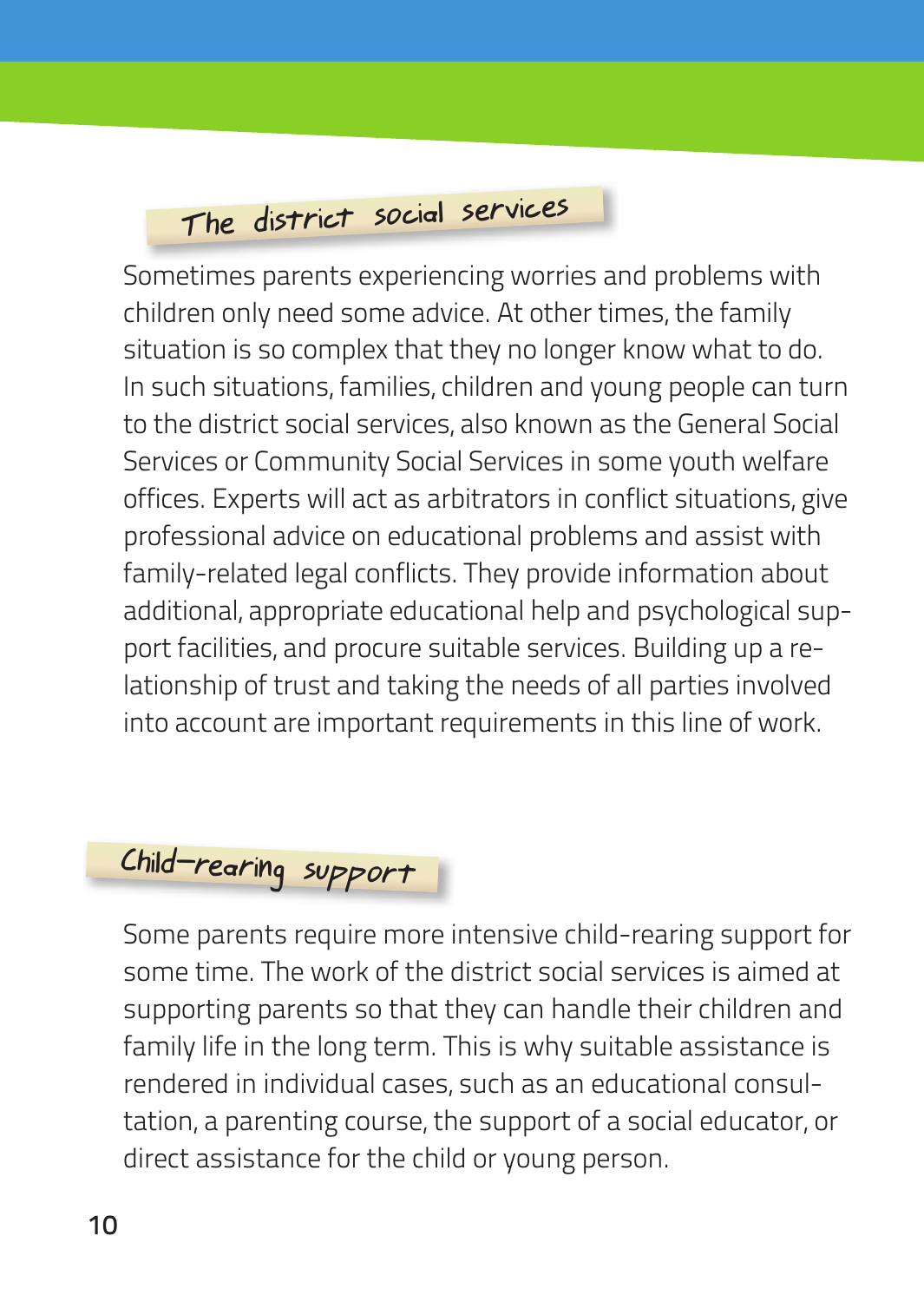Unfortunately living within the family is not always possible. In such cases the youth welfare office will involve the family in finding a suitable foster home for the child or place it in a good institution. Depending on the family situation and in consultation with the parents and children, such a placement may be either temporary or permanent.

## Family consulting, separation and divorce consulting

When there are tensions within the family or in the case of separation or divorce, the district social services offer consulting in matters of family life, handling family conflicts and the responsible exercise of parental care; they are also involved in family court proceedings. Both parents and –



depending on their age – also the children are consulted in the search for a solution centred around the children's wellbeing. Separated or single parents whose former partners do not pay child maintenance may receive benefits in terms of the Maintenance Advance Act (UVG) under certain circumstances.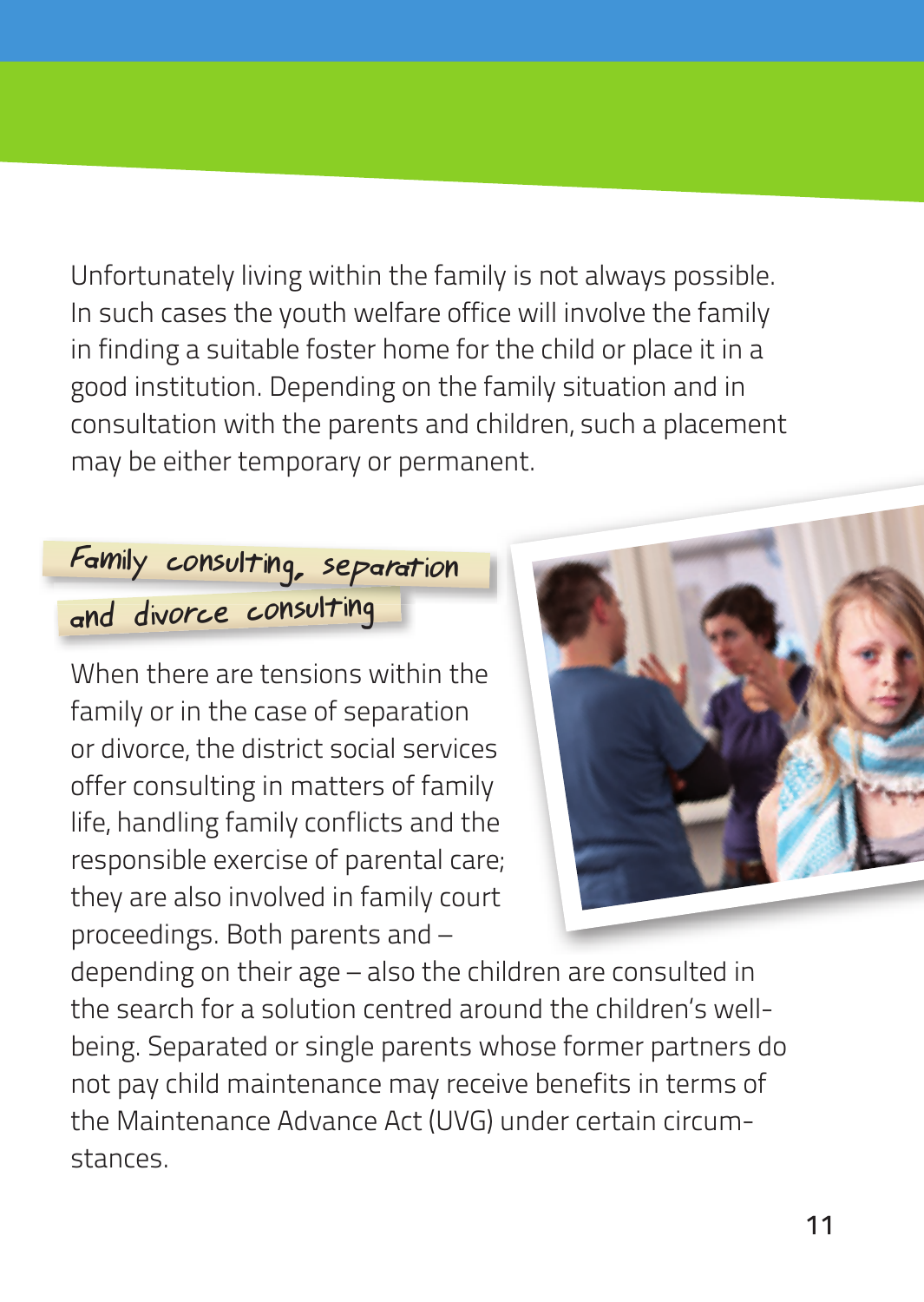When parents find that they are unable to live permanently with their children or when children cannot grow up in their original families for other reasons, the adoption placement workers find the most suitable parents for such children. The child's welfare is always the main consideration.

Adoptions of unrelated and related children as well as stepchildren living within the country or abroad are considered.

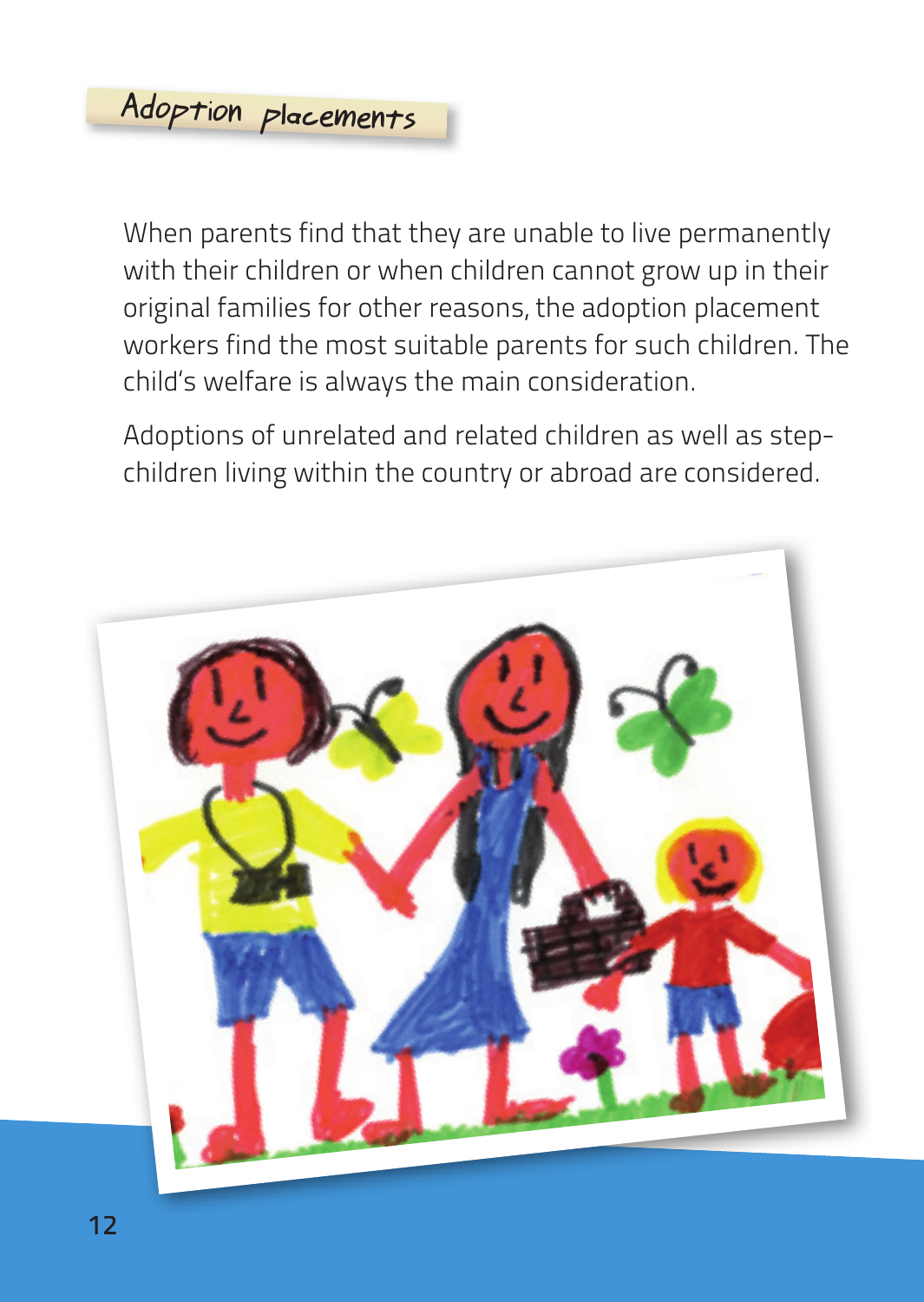## Guardianships /Custodianships

When parents can or may no longer defend their children's interests, a legal guardian is appointed for the children. Where no suitable individual guardian is available, the youth welfare office will be appointed as the legal guardian by the family court and will act in the interests of the child.

In addition, the youth welfare office must offer unmarried mothers advice and support in determining paternity and instituting a claim for child maintenance. Where the mother agrees to this, the youth welfare office will handle the legal proceedings or seek a settlement by mutual agreement.

## Youth welfare planning

To ensure that youth support services also meet the needs of the children, young people and families, the youth welfare planning office develops a coordinated system of youth welfare services. It retains an overview of the institutions, services and quality required and takes into account the wishes and interests of their users, for example when planning the demand for child day-care centres. Accredited independent youth welfare services are involved at an early stage.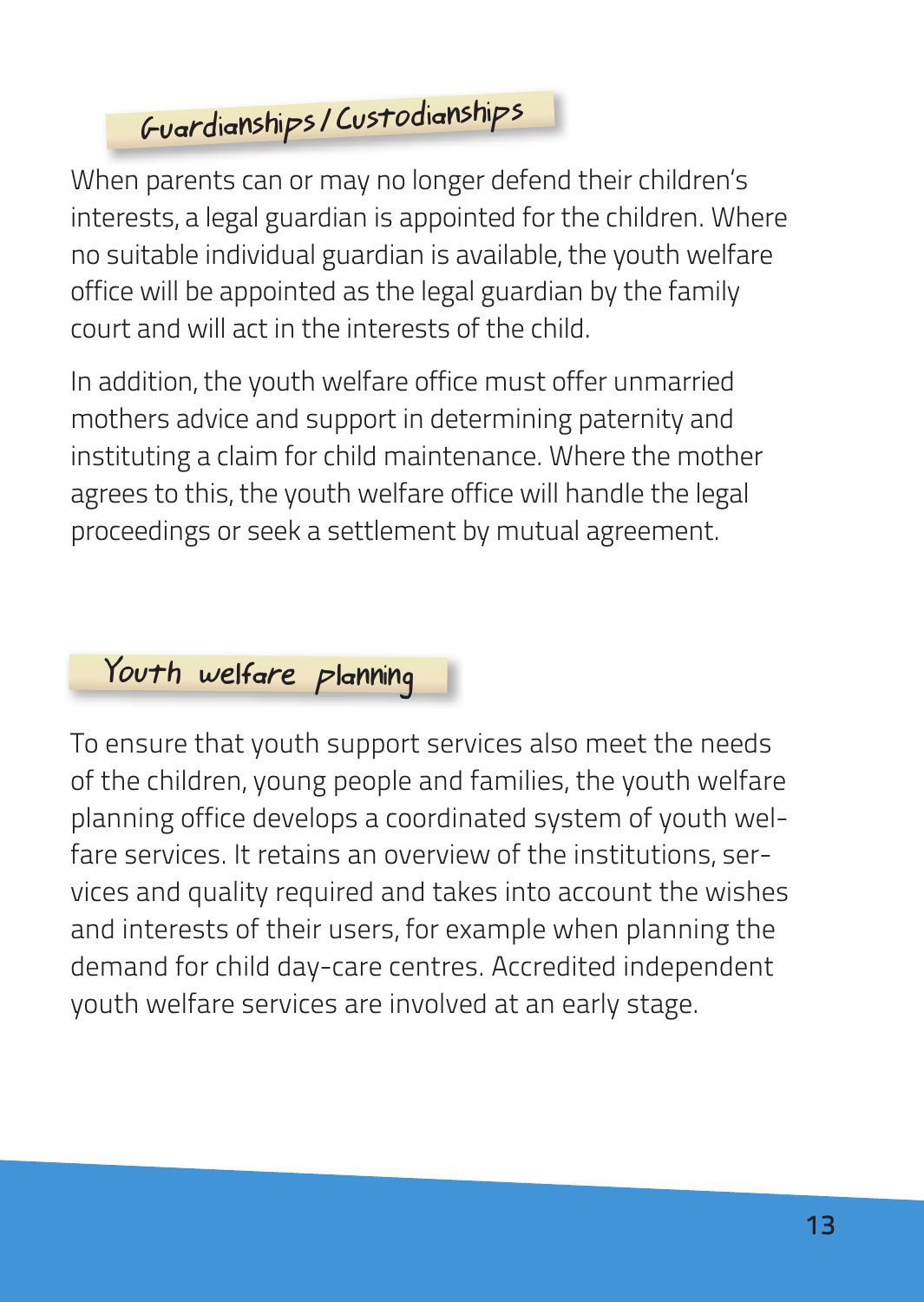## Child protection

Children have a right to grow up in a safe and healthy environment. It is the task of the youth welfare office to protect the welfare of children and young people. The staff of the youth welfare office follows up all leads when it looks as though a child might be at risk. They establish contact with the relevant family to find a possible solution in consultation with them. They also cooperate closely with other institutions such a day-care centres, schools, doctors, and the police.

The focal point is the question: What has to change to ensure that the child or young person's welfare is once again ensured? In extreme cases, the youth welfare office has to take children into care and accommodate them for a short period to ensure their well-being. The children are returned to their families if, in such a difficult and stressful situation, the parents are prepared to accept help, thus once again ensuring the child's welfare. If the parents are not prepared to accept help or if the child's welfare is at risk in the long term,

the family court will take a decision about custody of the children and where they will live.

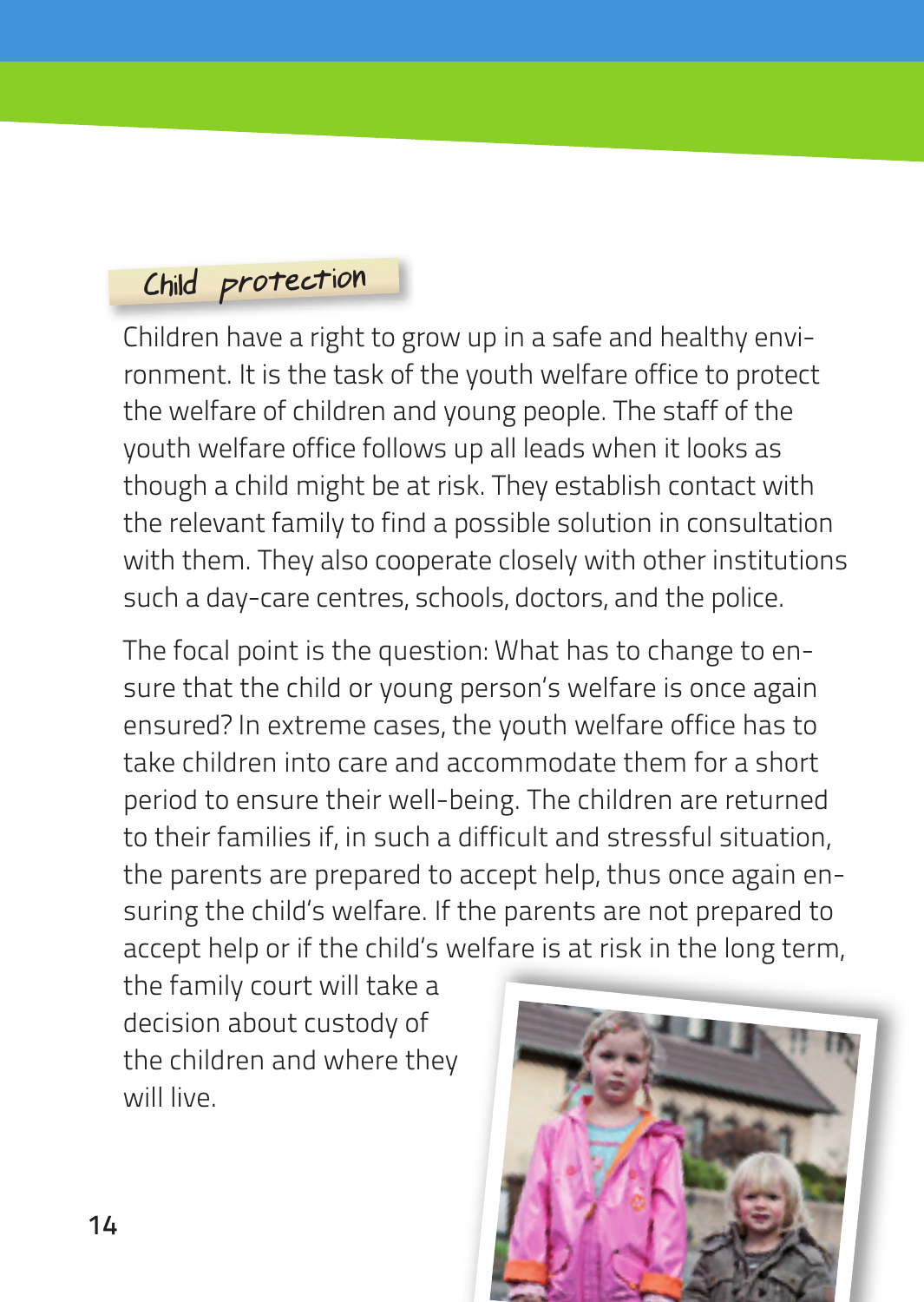# Protecting children properly –

# a fine balance

Families enjoy the special protection of the state. The care and education of children is mainly the responsibility of their parents. On the other hand, children should not be put at risk, especially in their parental home. The youth welfare office is obliged to follow up any indication that a child might be at risk. Child protection is a matter of balance between parental rights and a child's well-being: to what extent must a child's welfare be at risk before the state may interfere in the parents' constitutional rights. These risk assessments must be made each and every day by members of staff dealing with what are frequently complex and obscure family situations. This poses a special challenge, especially when parents refuse to cooperate. To ensure that staff members respond correctly and appropriately to the requirements, the quality of their work must be constantly checked and improved.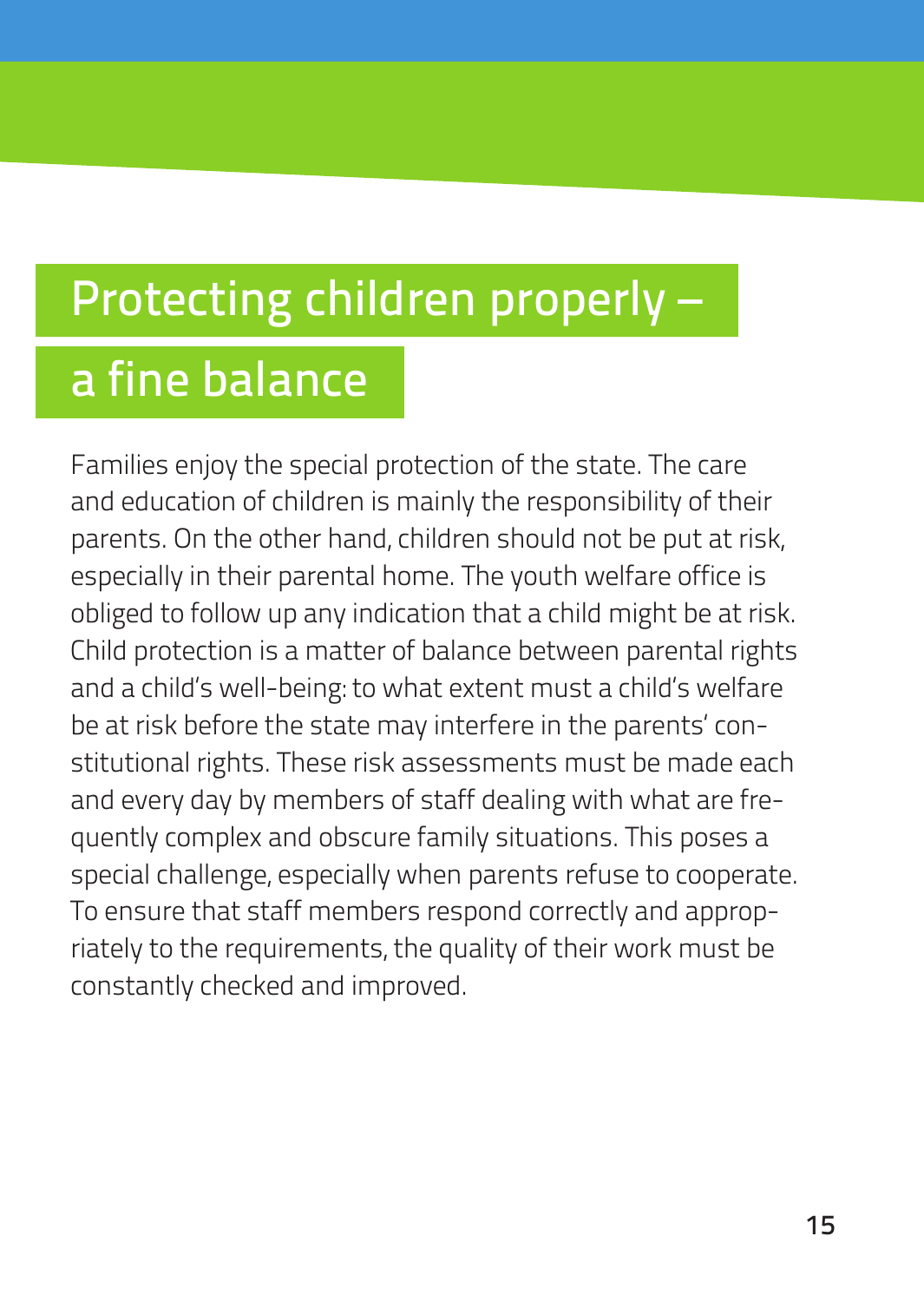# Quality development

# in youth welfare offices

As living circumstances and problems can change very quickly, especially for young people, the various concepts and services offered by the youth welfare office must be constantly reconsidered and updated. This is why increasing the quality of professional care at all levels is part of the day-to-day task of the youth welfare office.

Many youth welfare offices have systematic quality development procedures. This especially applies to child protection services.

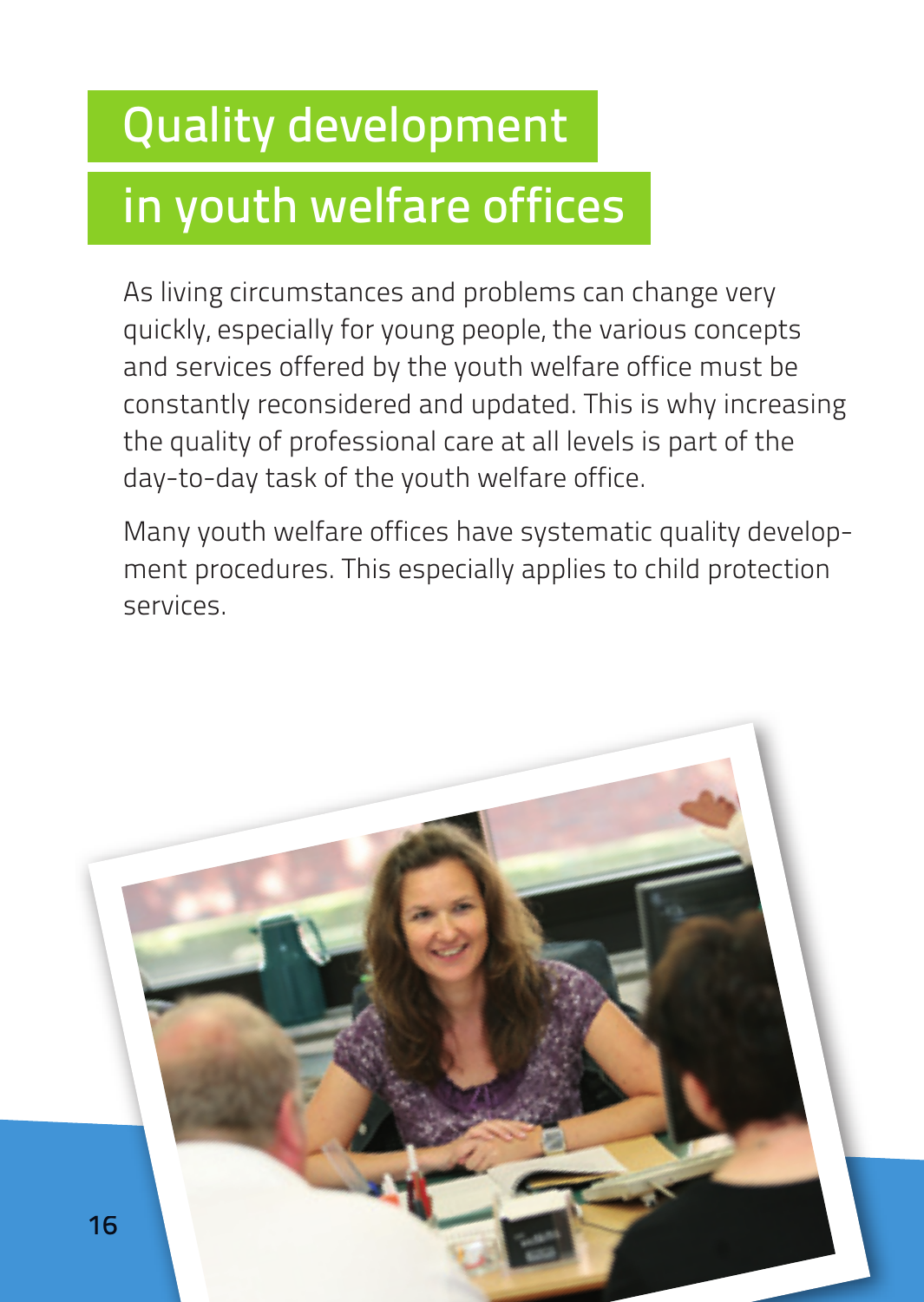### Examples of quality assurance measures:

- $\rightarrow$  advice from colleagues on a case-by-case basis,
- $\rightarrow$  templates, procedural plans and other documentation to help with risk assessment,
- Systematic self-assessment and effect analysis,
- $\rightarrow$  regular job-related training courses,
- $\rightarrow$  complaints management.

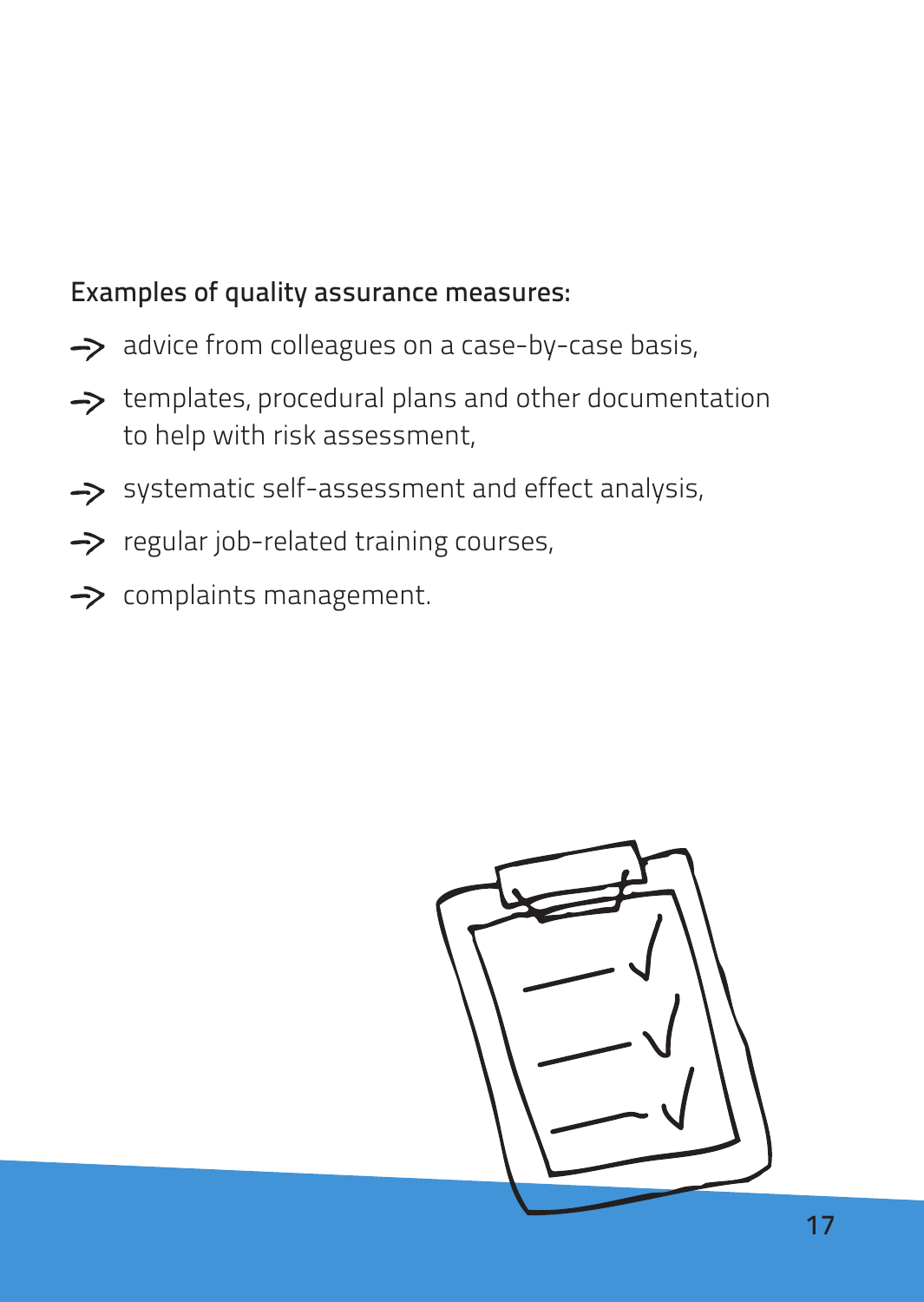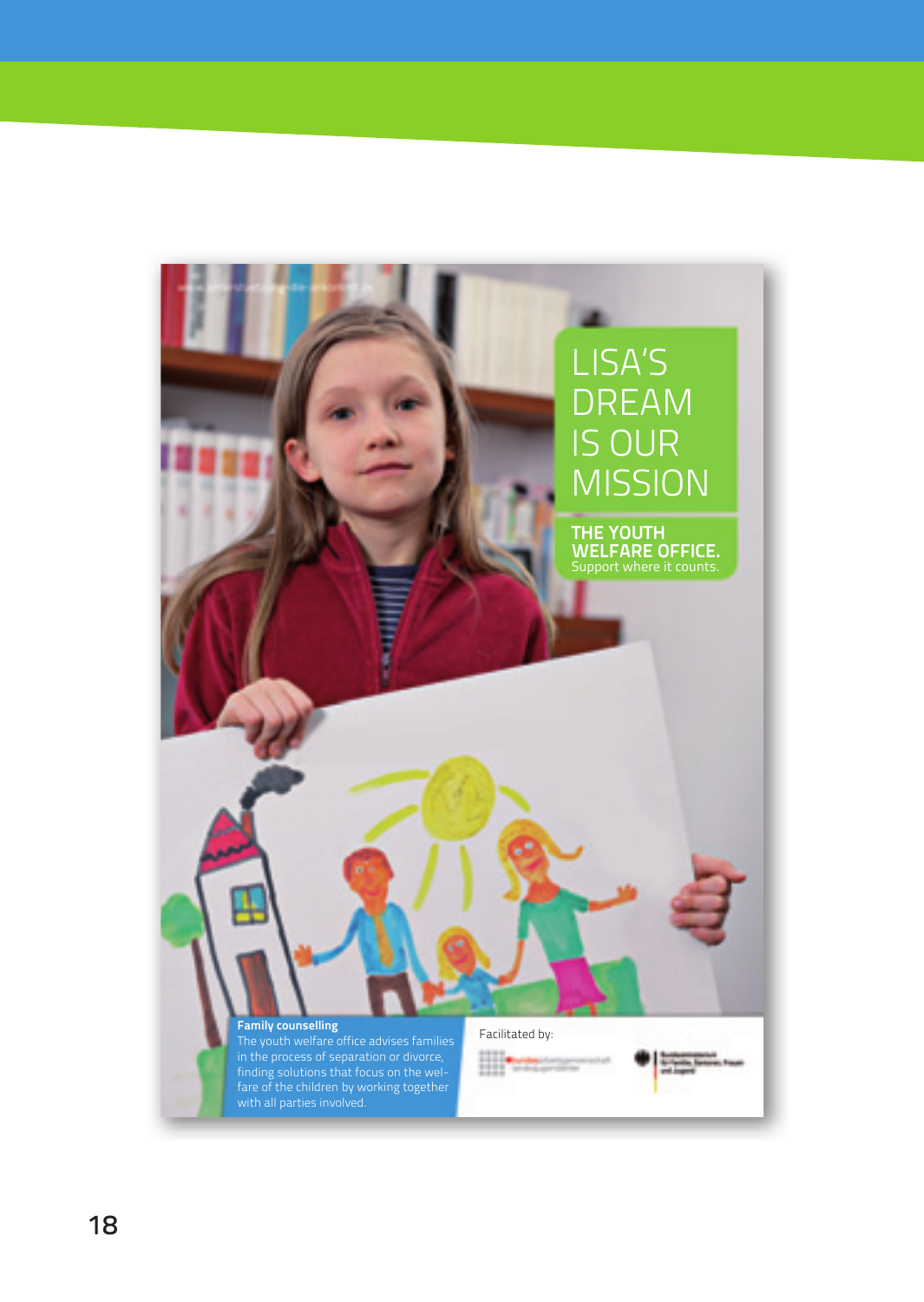# About us

## Published by:

Federal Work Group for State Youth Welfare Offices c/o State Office for Social Affairs, Youth and Welfare Rhineland-Palatinate, State Youth Welfare Office Post Box 2964, 55019 Mainz

## Edited and designed by:

neues handeln GmbH, Advisory board of youth welfare and state youth welfare offices

## Publishing date:

February 2012

#### Photos/drawings:

Barbara Bechtloff, Harald Oehlerking, City of Bochum, shutterstock.com/©James Blinn